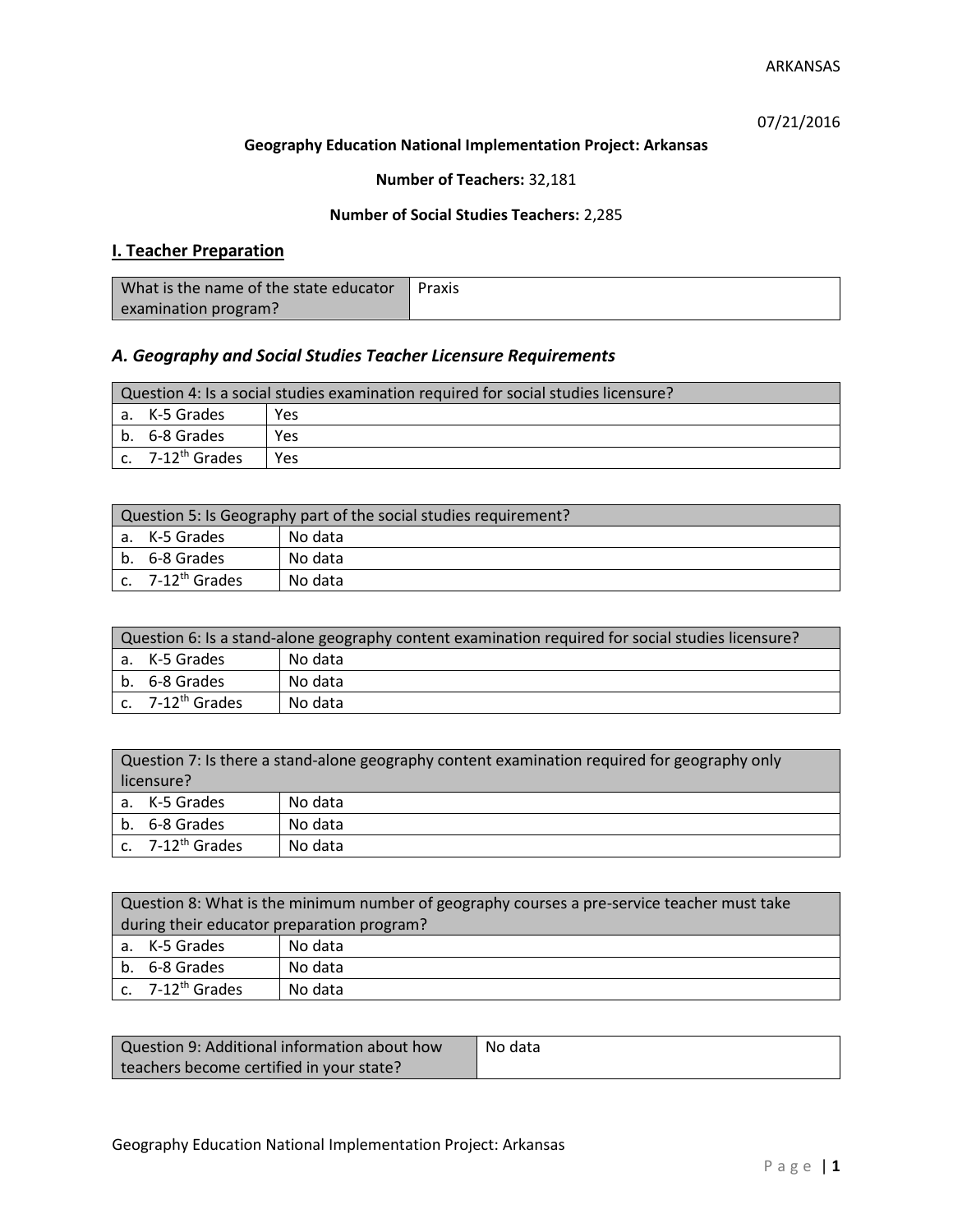# *B. Professional Development*

| Question 10: Can in service teachers receive<br>certification credit for professional<br>development courses or programs in<br>geography? | No data |
|-------------------------------------------------------------------------------------------------------------------------------------------|---------|
| Question 11: Does the state education agency<br>(SEA) provide professional development in<br>geography?                                   | No data |

# **II. Curriculum**

| Question 15: What is the name of the state<br>standards?              | Arkansas Social Studies Standards                             |
|-----------------------------------------------------------------------|---------------------------------------------------------------|
| Question 16: How are the state standards<br>presented by grade level? | No data                                                       |
| Question 17: When were the standards last<br>revised?                 | Last 2 years                                                  |
| Question 18: Are there plans for revision to<br>the state standards?  | Within 5 years                                                |
| Question 19: Is geography included in the<br>state standards?         | No data                                                       |
| Question 20: How are the geography<br>standards organized?            | Geography and social studies are included in the<br>standards |
| Question 21: What framework and/or<br>documents were used?            |                                                               |

# **Question 22: What general topics are included?**

No data

| Question 23: What is the total number of credit | 22 credit hours |
|-------------------------------------------------|-----------------|
| hours required for high school graduation?      |                 |
| Question 24: What is the total number of social | 3 credit hours  |
| studies credit hours required for high school   |                 |
| graduation?                                     |                 |
| Question 25: What is the total number of        | 9 credit hours  |
| geography credit hours required for high school |                 |
| graduation?                                     |                 |

| Question 26: What geography courses will students typically experience? |                       |         |
|-------------------------------------------------------------------------|-----------------------|---------|
|                                                                         | a. K-5 Grades         | No data |
|                                                                         | b. 6-8 Grades         | No data |
|                                                                         | c. $7-12^{th}$ Grades | No data |